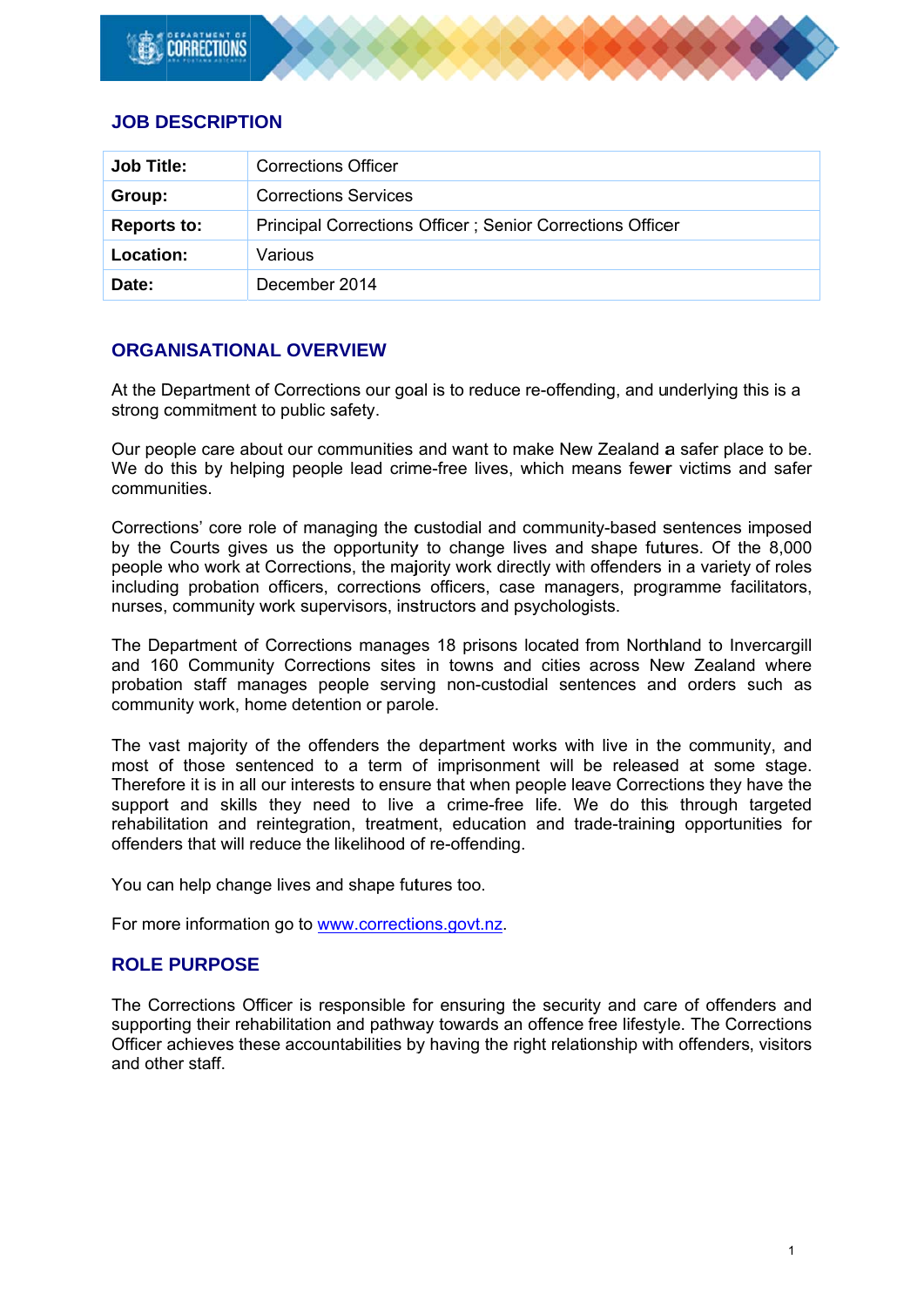# **KEY ACCOUNTABILITIES**

#### **Ensure Security:**

- Provide a safe, secure and humane environment where offenders are enabled and supported to participate in pro-social activities without disturbance or injury
- Carry out the daily routine of the unit, prison or internal and/or external escort activities and operate within the policies and procedures of the Department
- Keeping each other safe: identify unsafe situations and take immediate action to maintain safety and security standards, activating procedures for critical incidents and emergencies where necessary
- Be aware of warning signs, indicators or changes in offender behaviour and act quickly to resolve or prevent incidents and communicate to other staff (e.g. health staff, SCO) if there are any unresolved issues
- Set clear expectations and consequences of behaviour for offenders to encourage them to make the right decisions
- Ensure that offenders do not have inappropriate contact with anyone inside or outside prison or harass or disturb them in any way
- Fulfil all custodial responsibilities related to the role of Corrections Officer
- Uphold the intent of offender plans and ensure sentence compliance requirements are met
- Ensure all security related incidents/events (potential or actual) are recorded in accordance with policies and procedures

#### **Provide Care:**

- Ensure offenders are enabled to engage positively in the routines and regimes of the prison
- Provide for the individual needs of each offender including their ethnicity, gender, age, culture, language, developmental, religious, disability and health needs.
- Work within the Heath and Safety and hazard management plan and emergency response procedures
- Identify, report and record health and safety hazards and work related injuries and take any necessary action to eliminate, isolate or minimise hazards
- Provide first aid and basic life support
- Understand and keep up-to-date with a range of 'care' options and provide the offender appropriate access to them
- Support offender wellbeing
- Maximise all opportunities for offenders to develop and sustain positive relationships with their families, whānau and communities
- Be clear about why decisions are made and provide a timely response to offender's enquiries, requests and complaints
- Encourage all offenders to maintain and reconnect with their cultural identity

# **GENERAL ACCOUNTABILTIES**

#### **Code of Conduct and Department Policy**

 Familiarity and compliance with the Department's Code of Conduct and related documents; and with Department policy and procedures relating to the functions of the position held.

### **Health and Safety**

 Help maintain a safe working environment within Corrections by adhering to Department policy and procedures relating to the position held.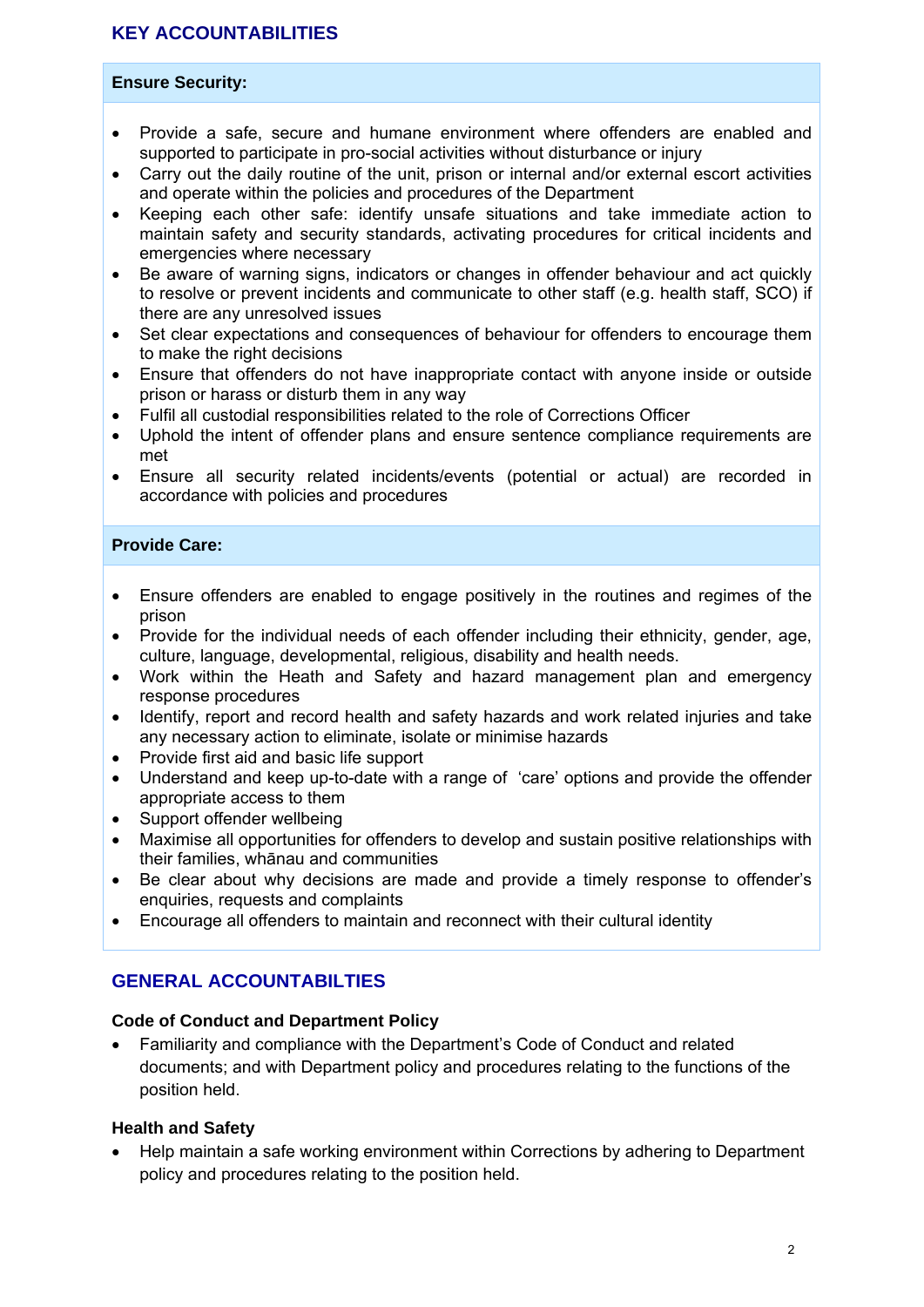### **Other Duties & Responsibilities**

 All employees are expected to perform other such other duties as can reasonably be regarded as incidental to their job description, and other such duties that fall reasonably within their experience and capabilities as may be assigned from time to time to meet business requirements.

# **RELATIONSHIPS**

## **Direct Reports: Nil**

## **Key Working Relationships:**

The following relationships are critical to the overall success of this role:

## **Internal:**

- Offenders
- Principal and Senior Corrections Officer
- Residential Managers
- Interventions Staff, e.g. Case Managers; Offender Employment; Psychologists
- Health Staff, Prison Managers
- Operational Intelligence Staff
- Regional and National Office Staff as appropriate

### **External:**

- Offenders' Families and Whānau
- Police
- Ministry of Justice (Courts)
- Outside agencies and persons as appropriate

# **PERSON SPECIFICATIONS**

To be successful in this position you will need:

#### **Communication and relationships relates to conflict management, motivation and interpersonal skills**

- Has open, honest and co-operative relationships with a wide range of people including offenders; their whānau and friends; co-workers, managers and the community
- Works with an offender based on their individual needs
- Listens well and is easy to talk to
- Works with leaders to contribute to a collaborative, open and transparent team environment
- Builds trust and connects with a wide range of offenders building positive partnerships
- Motivates, influences and inspires others and works well in a team
- Understands the impact of their own background on relationships
- Is calm, mature and adaptable
- Manages conflict effectively and efficiently
- Demonstrates mutual loyalty and teamwork
- Can produce effective reports and record data